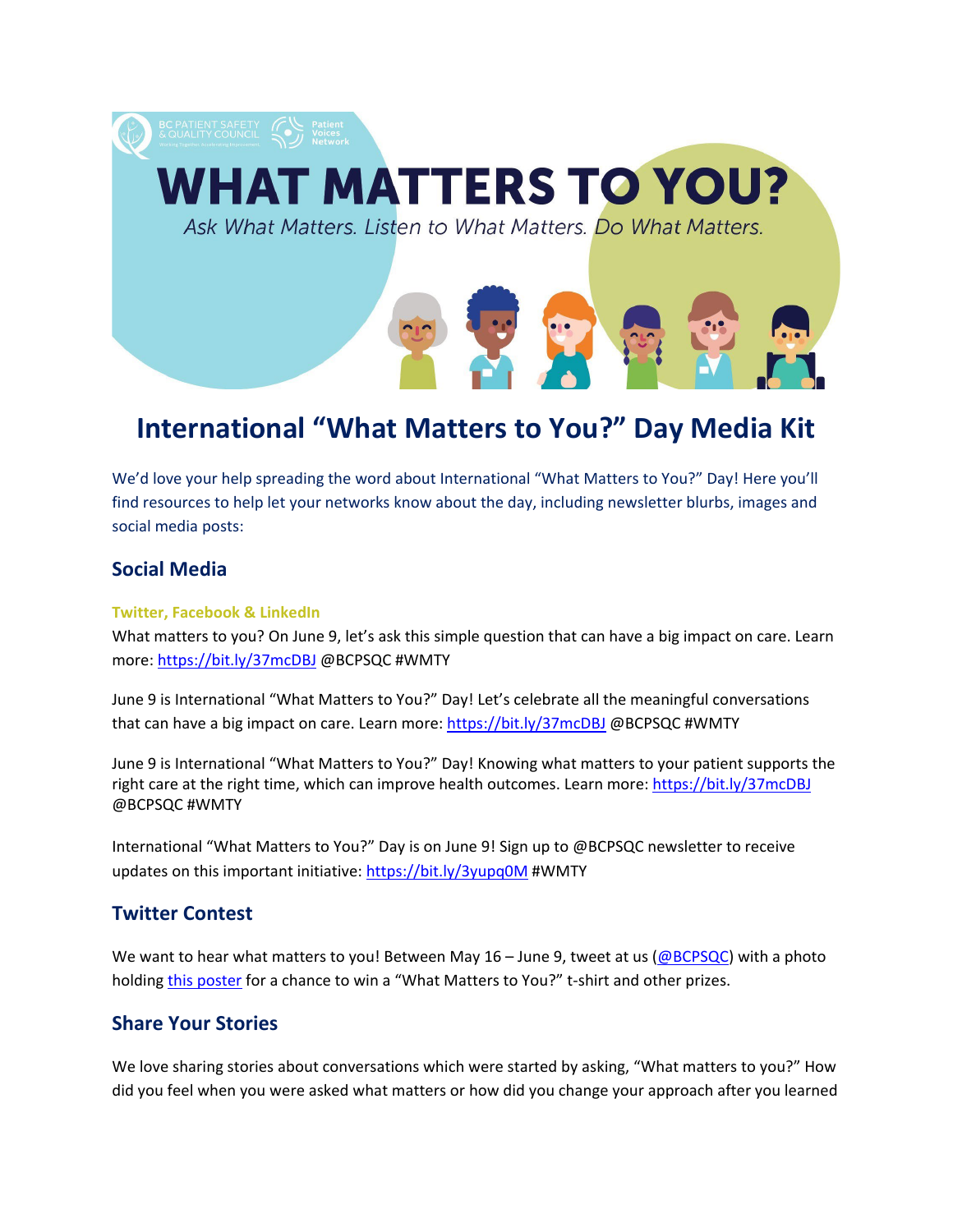what was important to a patient, family member or caregiver? We'd love to share your story through our social media channels, in a newsletter or as a blog post to inspire others. Visit our [Share Your Story](https://bcpsqc.ca/advance-the-patient-voice/what-matters-to-you/share-your-story/)  [Page!](https://bcpsqc.ca/advance-the-patient-voice/what-matters-to-you/share-your-story/)

## <span id="page-1-0"></span>**Newsletters**

#### **General Audience**

Here's an article you can share in your organization's newsletter or blog, directed at patients and general audiences:

Has a health care provider ever asked what matters to you? Have you ever shared with a care provider what truly matters to you in your care?

Asking this simple question is the premise of ["What Matters to You?"](https://bcpsqc.ca/advance-the-patient-voice/what-matters-to-you/) Day, an international movement that encourages meaningful conversations between patients and their health care providers. Its goal is to establish strong relationships, build trust and deepen the understanding of the patient experience.

Since its start in 2014, "What Matters to You?" has opened up the discussion for patients' hopes, dreams, goals and desires and has helped improve the patient experience in health care organizations in more than 30 countries.

On June 9, let's celebrate International "What Matters to You?" Day and all the meaningful conversations it has helped start!

[Check out some great resources](https://bcpsqc.ca/advance-the-patient-voice/what-matters-to-you/download-and-order-resources/) from the BC Patient Safety & Quality Council to inspire and help you to ask, "What matters to you?" Plus, sign up to the Council's [newsletter](https://bcpsqc.ca/about-the-council/our-newsletter/) to receive updates on celebrating and improving the patient experience!

#### **Health Care Providers**

If your organization's newsletter or blog is directed at health care professionals, you can use this suggested article:

When was the last time you asked a patient about what matters to them? Has a patient or caregiver ever shared with you what really matters to them in their care?

Asking a simple question and genuinely listening to the answer is the premise of ["What Matters to](https://bcpsqc.ca/advance-the-patient-voice/what-matters-to-you/)  [You?"](https://bcpsqc.ca/advance-the-patient-voice/what-matters-to-you/) Day, an international movement that encourages meaningful conversations between patients and their health care providers. Its goal is to establish a relationship and to build trust and understanding with patients.

Since its start in 2014, "What Matters to You?" has opened up the discussion to make room for patients' hopes, dreams, goals and desires and has helped improve the patient experience in health care organizations in more than 30 countries.

On June 9, let's celebrate International "What Matters to You?" Day and all the meaningful conversations it helped start!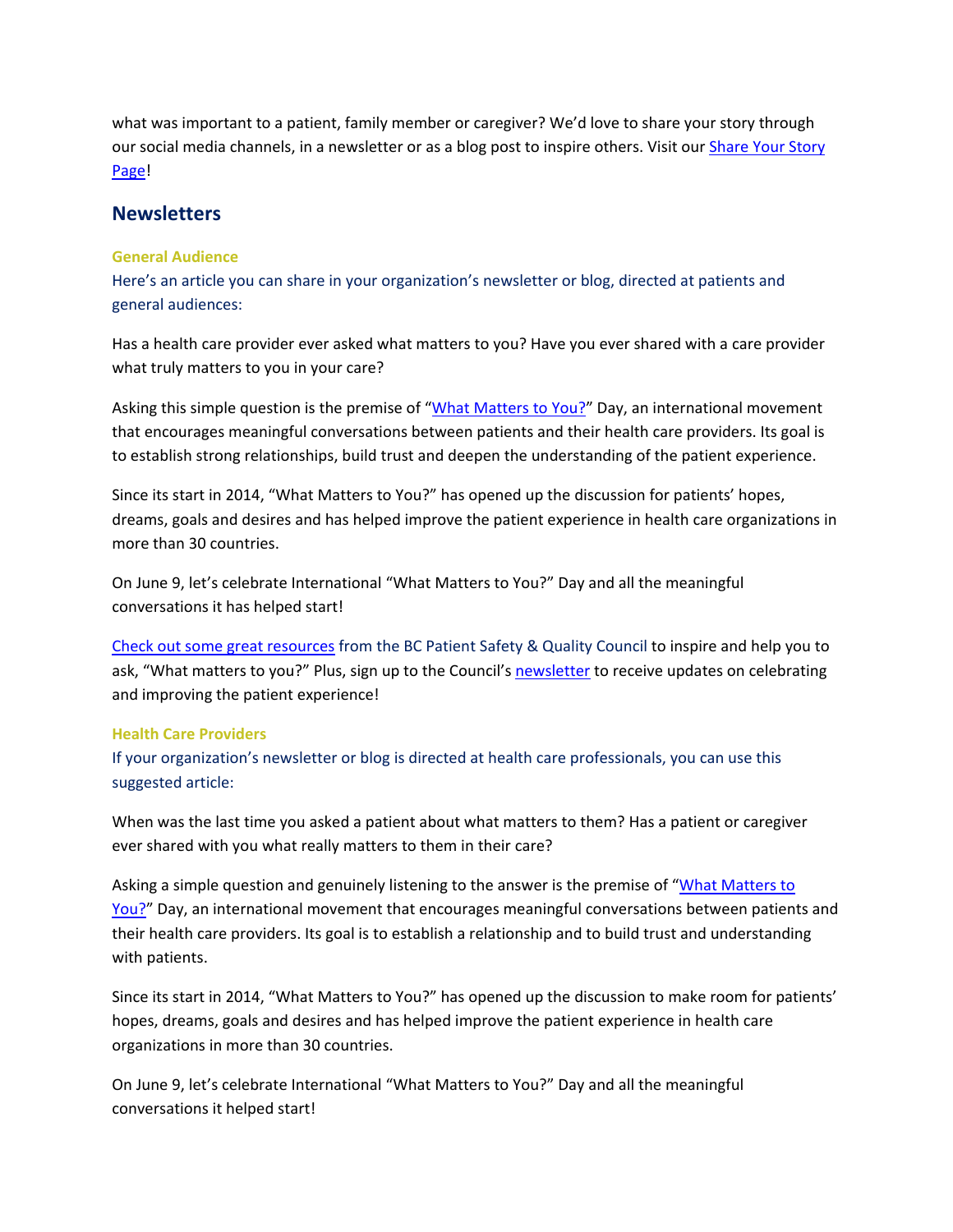[Check out some great resources](https://bcpsqc.ca/advance-the-patient-voice/what-matters-to-you/download-and-order-resources/) to inspire and help you to ask, "What matters to you?", and sign up to the BC Patient Safety & Quality Council'[s newsletter](https://bcpsqc.ca/about-the-council/our-newsletter/) to receive updates on celebrating and improving the patient experience!

# **Key Messages**

Here are additional key messages you can use in your communication to health care providers and patients, families and caregivers:

## **Health Care Providers/Organizations:**

- Asking "What matters to you?" is a simple question that can have a big impact on care.
- When a health care provider starts a conversation by asking what really matters it helps ensure care is aligned with patient priorities.
- Knowing what matters to your patient supports the right care at the right time, which can improve health outcomes.
- Asking "What matters to you?" increases provider satisfaction by truly meeting the needs of your patients.
- Health organizations can ask staff "What matters to you?" to better understand what's important to them. When leadership takes the time to listen and do what matters, it increases engagement and promotes joy in work.
- Spreading ideas and stories of empathy, compassion, innovation and creativity inspires others and demonstrates the impact of "What Matters to You?" for patients and providers.
- We've created a number of resources to help you spread the word about "What Matters to You?" in your workplace, school or community! Check them out [here.](https://bcpsqc.ca/advance-the-patient-voice/what-matters-to-you/download-and-order-resources/)

## **Patients, Families, Caregivers:**

- When patients share what really matters to them, it helps health care providers gain a deeper understanding of their values. We have many resources to support these conversations. Check them out [here.](https://bcpsqc.ca/advance-the-patient-voice/what-matters-to-you/download-and-order-resources/)
- It takes time to build trust, develop empathy and understand mutual perspectives for deeper and more meaningful conversations. We encourage patients to take a moment before a health care visit to reflect on what matters most and share it with their health care provider.
- Spreading ideas and positive stories of empathy, compassion, innovation and creativity inspires others and demonstrates the impact of "What Matters to You?" for patients and providers.

# **Email Tagline:**

Use this tagline in your email signature to spread the word about "What Matters to You?" Day:

Celebrate International ["What Matters to You?"](https://bcpsqc.ca/advance-the-patient-voice/what-matters-to-you) Day on June 9 and join the conversation online with [#WMTY!](https://twitter.com/hashtag/WMTY?src=hashtag_click)